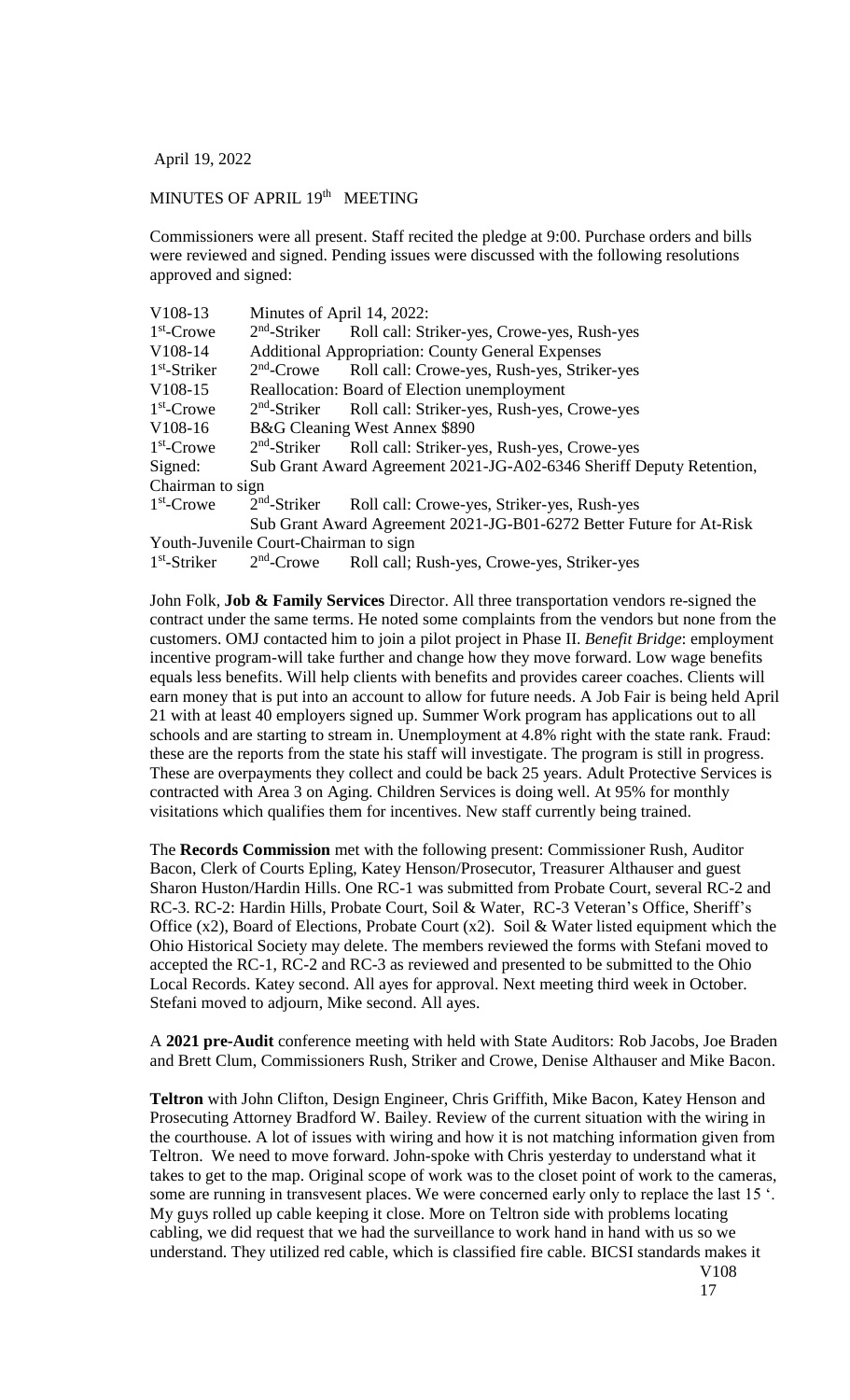hard to identify. We addressed today. Should have all cameras, all but one needs ran down a shaft to be done tomorrow. Next 48 hours all should be operational. Two wireless access points need troubleshoot. Cable there needs identified. Overall-with length of cable, 2 distinct contracts, things expanded and retroactive with duplicates. I identified. Martine will be addressing to bring everything together. I stand by the project. I like the level of commitment my team has shown. Needs I's doted and t's crossed, to make Chris's job easier. In next 3 days we can provide that level of commitment. I created smart sheets identified with testing and certification. Let my men finish labeling and I will present that to you. Cabling to port. You can expand as you want. Chris-will recertification be done in next 3 days? John-yes for all ones being redone. All done for past 6 months. Final report and warranty. Commissioner Crowe-if you have been certifying as you go why when you hooked up they aren't working. John-change in some areas where we expanded telecommunication closet. My guys weren't privilege to that info from Phase I to Phase II. 95-96% of AP's and cameras are sitting there and need certified. If you want recertified, I'll have my guy recertify. All wall jacks are certified. Closing up spaces. My guys in the closet. Chris-some offices are worse than others. No failure on Prosecutor's Office. Three phones dead. Or finding POE is working but no data. Re-punched and then everything comes up. How can we have dead ports, how did that pass certification. John-AP's not certified, Wall jacks yes. Open items. Chris-3 wall jacks on phones dead. TC01-B23 in Auditor's Office. John-I can recertify if you want, I can't speak on. Commissioner Rush-you will recertify everything? John-yes I can. Commissioner Rushdisconnect on labeling? John-labeling conducive to the design. Commissioner Rush-I get impression you didn't realize the cameras situation that was not discussed between your team and you. John-our goal in 3 days was surveillance cameras that's what was scheduled. Again my understanding we had support from cameras vendor. In multiple meetings we discussed we weren't actually opening up the cameras and connecting. My guys telling me cables falling down and don't know where it goes. They called me saying they had trouble. I asked if surveillance company here, no. Chris-John they never did come to me to say. We had passwords. They never came to me and said. We couldn't get connectivity back to the cameras on that port. Guys toned, traced and terminated. Three pair was crossed or not punched down. John-I can't speak to that I'll make sure everything is satisfactory. Commissioner Rush-communication/disconnect says you didn't know April 8 end of day. This office reached out to Teltron inquiring if you were going to be back next week? No response. John-I didn't get (email). Chris-Nick indicated he could not make his schedule when I asked him. The clerk emailed to you and Tiffany. John-I did not see the email. Commissioner Rush-we need communication. Recertify. John-I will recheck. I didn't see an email. Commissioner Crowe-you said Nick called and said he didn't have surveillance vendor on sight for questions. You were aware an issue here. You never reached out to us to make arrangements to resolve. If we didn't call you, you wouldn't be here today. The only time you come is if we call. John-I hate that statement (laughing) we are busy and I have other accounts. Thought this was going to be easier. Actual time on this job. My guys need consistence work. Best case in 3 months out in 3 months. Steps to be taken to get to a certain point. We need to address internally. We continue to stand by our work. We have to find that bridge to get to the actual point. I got the call and my knowledge. My guys have the advantage to call me. 14/15 calls a day. I want them to work out. Under the impression they rectified. My fault I didn't make sure. Commissioner Crowe-what commitment as to how long to get this project done. John-wonderful question. At what point do we pull out and come back. Abandon cable overlays and makes a gray area. Commissioner Crowe-when done putting in network so Chris can put in and it works and we can run that works. John-April 29. Everything there looks wonderful. Some of it doesn't work I know. A lot of movement in the closets. I'm unsure of the failure rate. I recognize that. My expectations are higher. Commissioner Rush-unacceptable and you will put in your power to customers wishes and all correct? John-yes. Brad-overview: breakdown in communications, job unfinished. Straight questions and round about done April 29 we will hold you to that. Handle scheduling. This contract would have been done. Certifications for product not working. Contract completed next week, we get priority and certification. Proceeds withheld until done. Let's get to the end zone. Another man being held up. Discussed the issues. Things not done. You know the V108

17